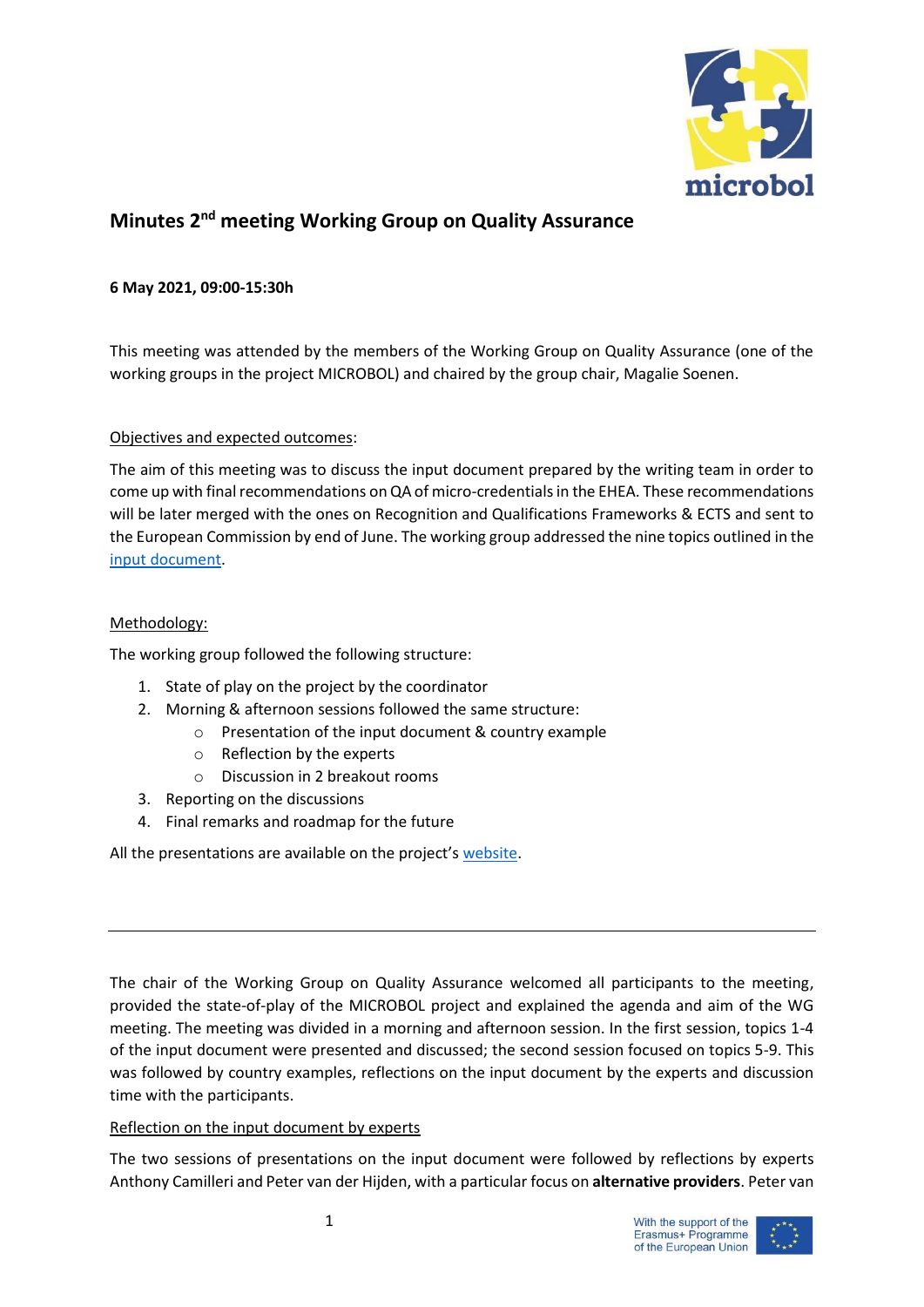

der Hijden believes that micro-credentials will have a revolutionary effect and will allow for an exponential growth of higher education. He thinks that **QA for micro-credentials can be selfdisciplinary** and that there will be a 'Bolognising' effect on alternative providers: they will adhere to the standards if they want to be taken seriously. Anthony Camilleri reacted that alternative providers may not want to be 'Bolognised' for two reasons: 1) they may be interested, but **do not have the capacity** to keep up with higher education institutions; or 2) they are not interested, because **the system they are in is already working and is faster**.

Van der Hijden continued by saying that it would be useful to produce a **guidebook for universities on how to deal with micro-credentials**. Universities should not only offer BA and MA programmes, but also micro-credentials in their offer. They should also make clear how a learner can get recognition for the micro-credential. Camilleri noted that external quality assurance for micro-credentials is impossible, taking into account the large volume of micro-credentials. Therefore, he believes that it is important that internal quality assurance is trustworthy and called for **public publishing of internal quality assurance information and data**.

Camilleri added that we should **start thinking of platforms (e.g. Coursera) as alternative providers** in their own right. US platforms are much ahead of Europe. However, a strong QA approach on microcredentials can be a unique selling point for Europe.

## Breakout discussions in groups

The participants were divided into two groups to discuss the proposed recommendations. Remarks made by the participants in both breakout groups are compiled under the nine topics as outlined in the input document.

# *3.1 Common awareness/knowledge/consensus of what a micro-credential is*

- Many participants agreed that it is important to find **one clear and common definition for micro-credentials**. This is essential to ensure that micro-credentials will be portable and stackable. Currently, two definitions coexist: one by the MICROBOL project and one by the Consultation Group set up by the European Commission. The two definitions are complementary, so it is possible to align them. Further remarks were made on the two definitions:
	- o The MICROBOL definition has a certain **duality**: it looks at micro-credentials as a volume of learning, as well as a qualification. The MICROBOL project partners appreciate the duality, stressing that micro-credentials encompass both.
	- o The partners agreed that there is a preference for defining the **learning experience as 'small'** rather than 'short', as a micro-credential can be spread out over a longer period of time, but still be small.
- It is a useful exercise to clarify whether micro-credentials can be considered **qualifications** or not. The benefit of seeing a micro-credential as a qualification allows for the use of all the existing qualifications infrastructure, and if so, the definitions that already exist regarding qualifications could then also be applicable to micro-credentials. Qualifications can be broken down into a qualifications standard (what should be learned) and a qualifications award (what has been learned). A similar approach could be taken for micro-credentials.

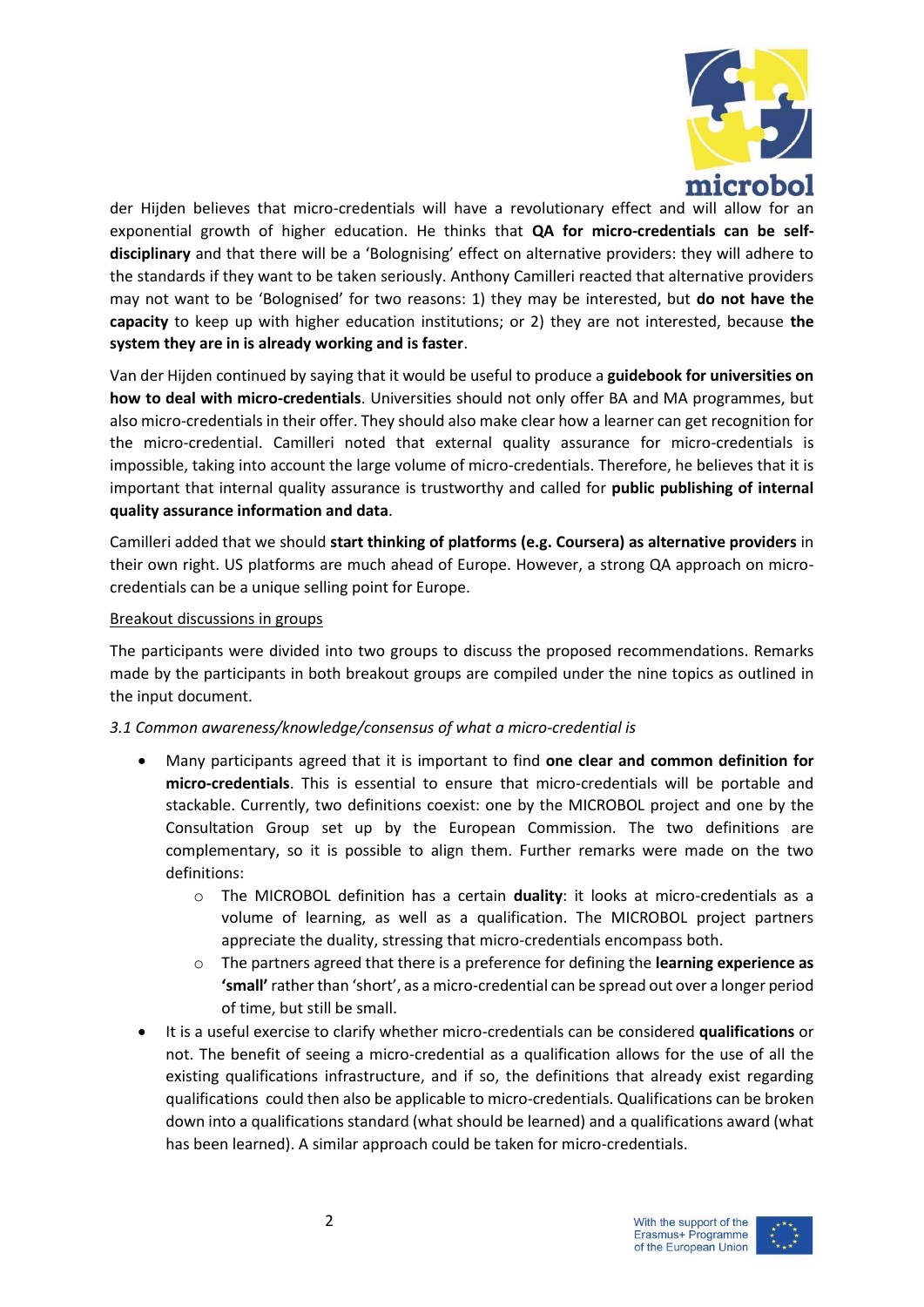

• **Language and translation** should also be taken into account: we need to be mindful of differences between concepts such as micro-credentials and micro-qualifications. When translating these into languages other than English, this may even become more confusing.

# *3.2 Internal and external quality assurance*

• If **external quality assurance is applied at institutional level**, then micro-credentials can be part of the same process. However, if quality assurance is being carried out in the form of **programme-accreditation**, this raises an issue for micro-credentials. It was suggested that if this is the case, there should be a separate approach for micro-credentials (that is preferably the same for academic and non-academic providers). Alternatively if this is not possible, microcredentials that are offered by HEIs, could potentially be taken on board in the evaluation of programmes in the given field.

## *3.3 Learners involvement*

- An aspect that should be taken into account is that learners of micro-credentials do not necessarily have a clear **status** (as opposed to full degrees, where students are registered as 'students' in their HEI). Furthermore, it may be challenging to **identify who the potential learners are**: in the micro-credentials setting, anyone can be a potential learner.
- The Guide for effective stakeholder' [involvement in quality assurance,](https://esqa.ro/wp-content/uploads/2020/11/GESIQA.pdf) carried out by the Romanian Ministry of Education and Research in the framework of the 'Effective Involvement of Stakeholders in External Quality Assurance Activities' (ESQA) project, was shared with the group. The guide refers to regular study programmes and not to short courses, but could nevertheless provide insights for short courses too. A main issue when involving learners is that **they do not have much time**. It is also **difficult to find an inclusive group** of learners (including non-traditional students, working students, different ages, etc.) that can be involved in the process. In addition, it was emphasised that learners should be included in a way that is fit for purpose. The guide provides recommendations, starting from having a common vision on what QA means, to training them to take part in QA processes, and how to continuously collaborate with them.
- Especially for **stand-alone micro-credentials**, it may be more difficult to organise learner involvement, as these are not linked to one specific field of study.
- **Traditional ways of gathering feedback**, such as a survey after the completion of a course, could continue in micro-credentials too.
- Next to learners, it is valuable to receive input from **graduates**, especially in the case of microcredentials, which can play a particular role in filling the gap between education and emerging or new labour market needs in an increasing faster changing economy currently.
- As micro-credentials are a new phenomenon, students need more than just being engaged for providing input. We should also focus on **providing guidance to students** in their educational pathways.
- When designing a micro-credential, thought should go into the specific focus of the microcredential. Specific micro-credentials would need to take into account **market needs** in that domain.

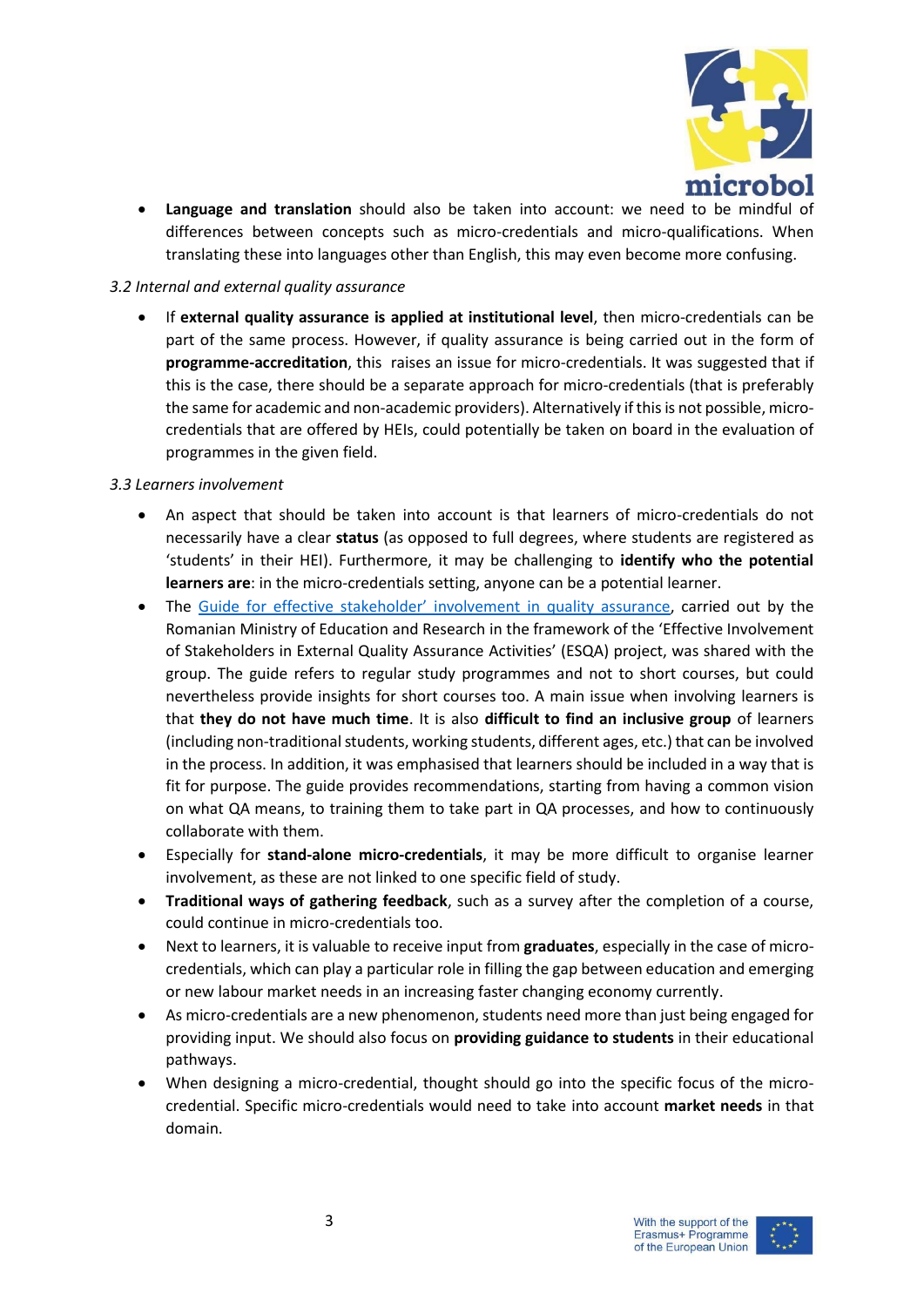

# *3.4 Transparency of information*

- Building on the remarks made by the experts earlier, it was suggested that institutions could **provide open access to all IQA data**. The suggestion would be to provide access to external institutional QA and internal programme QA applied to the micro-credential. A credential issued to a student should link back to the relevant QA data.
- However, not everyone agreed with this idea, because it is too **prescriptive and should not be posed as a requirement**; HEIs themselves should decide on what they want to share. If HEIs want to, they can publicly provide this information on a voluntary basis.

## *3.5 Legislation*

- There are several countries where the existing **legislation is not posing immediate obstacles** for micro-credentials, as is the case in Sweden, Italy, Flanders and Finland.
- In order to enable HEIs to indeed offer high quality micro-credentials, it is also important to think about **other aspects beyond legislation**, such as regulations around qualifications, funding and student guidance.
- In some countries, there is no **funding** for micro-credentials. It may be argued that the microcredentials should not receive government funding and instead be subject to market rules. This does not mean that the students always have to pay; companies can also decide to pay for micro-credentials. In other systems, government funding can be used for micro-credentials. The question comes up whether there is a risk of **market interference** if HEIs use public funding to create micro-credentials in an area where there already is an offer in the private market. This was however also the case for already existing offers in lifelong learning. On the other hand, private providers have a competitive advantage in that they do not have to comply with the same strict rules that HEIs do. This aspect needs to be considered when opening up the system to alternative providers. It may be dangerous competition if alternative providers could easily adhere to the system, but do not have to apply to the same rules.
- It was argued that it may not be necessary to fund all micro-credentials offered by HEIs at institutional level, but to look at **funding at country level**: countries may want to make a selection on what micro-credentials to fund, so that not all universities across the country offer the same micro-credential.
- It was stressed that, if a country wants to **increase participation** in lifelong learning, government **funding should be provided**. At the same time, it is useful to think about where exactly micro-credentials fit in (e.g. lifelong learning at large, or adult education geared to reskilling or up-skilling only) and whether it can be eligible for EU support in this area.
- In some countries, there may be **different systems that apply to micro-credentials**. In Romania, the Ministry of Education is responsible for HEIs and the Ministry of Labour is responsible for other providers. In the case of Germany and Switzerland, the education systems are fragmented across states/cantons. In several countries, there is also different legislation for higher education and adult education. This leads to different ways of QA, but also to possibilities for HEIs to get funding.
- The **definition of a higher education institution** may raise issues for the inclusion of alternative providers. For example, most countries have included a requirement for a minimum number

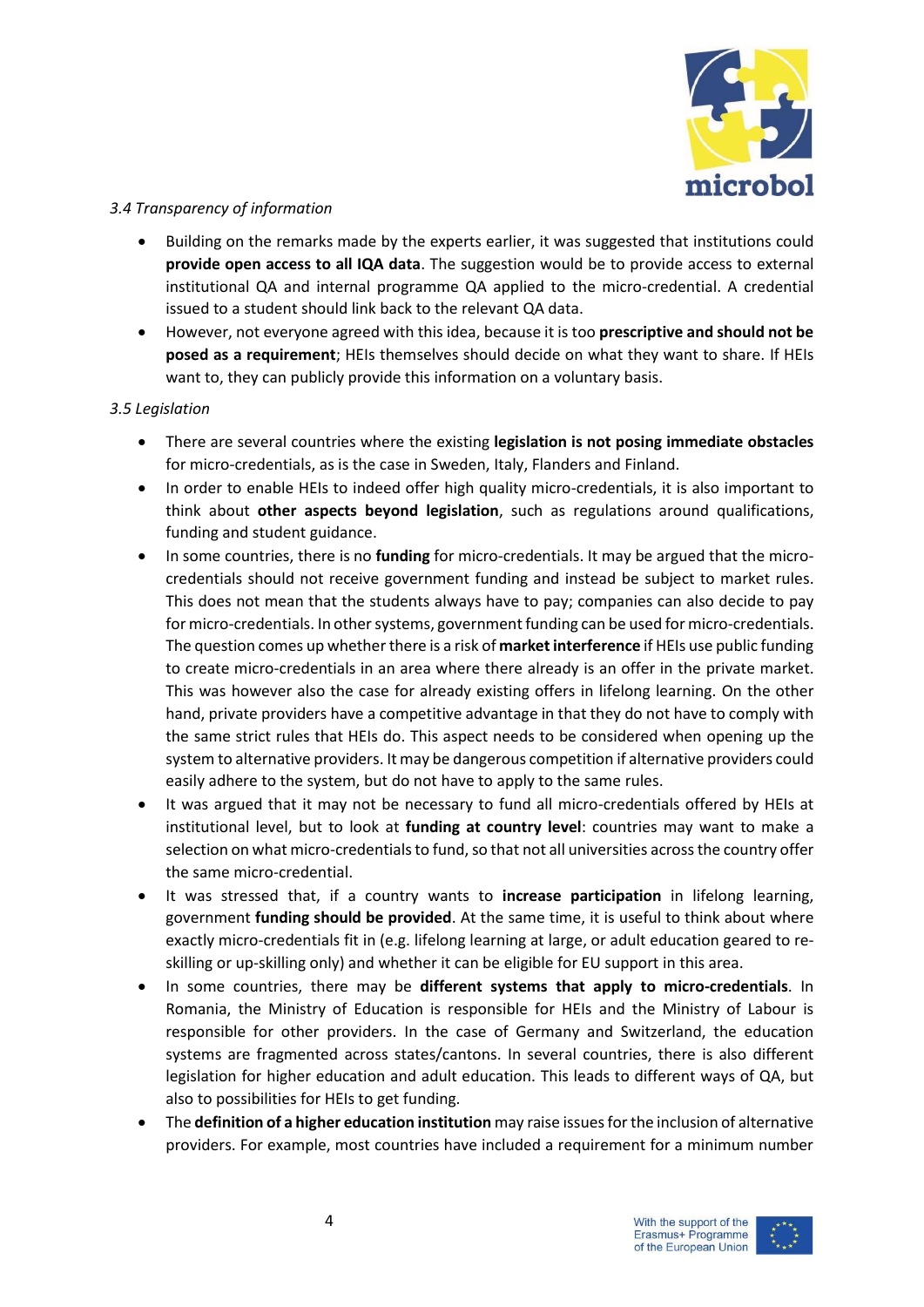

of faculties in their definition of a HEI. This makes sense for full degrees, but not necessarily for micro-credentials.

• For cross-border collaboration, it is important to think about a **European framework**. Particularly in relation to the European University alliances. These need more flexibility to increase mobility and enhance inclusiveness. Therefore, it is necessary to establish clear rules that guarantee the quality of micro-credentials offered by all different of providers.

# *3.6 Register of micro-credentials and providers of micro-credentials*

- The question was posed whether the **Database of External Quality Assurance Results**(DEQAR) can be expanded to alternative providers.
	- o On the one hand, it was responded that if the data exists, it should be included. One registry is better than two.
	- $\circ$  On the other hand, it is important not to mix up everything. DEQAR is fed with QA reports following an EQA process by EQAR-registered agencies. It is not feasible for national agencies to expand their scope to assess alternative providers.
- A decision needs to be made on **which providers of micro-credentials can be included**: a limit should be set on what is higher education and what is not. It may be difficult to make a decision of what data to include from providers that have an offer at HE-level as well as non-HE-level. At the same time, it cannot be expected from DEQAR to list all actual credentials. These considerations make it complicated to fit in alternative providers.
- An **online platform** (in the style of Booking.com or Trip Advisor) where users can provide comments on different aspects of the offering could be an idea.

# *3.7 Digitalisation*

- In Europass, there is the **Europass Digital Credentials Infrastructure (EDCI)**, for which blockchain will be used. It will be interesting to see if micro-credentials could end up in this system. Under this system, credentials should be 1) in digital form (they have all the necessary security and signature features), 2) rich in meta-data, 3) owned and held by students and 4) easily shareable. Europass is an attempt at creating a single standard.
- It was noted that **DEQAR** can be easily linked with Europass.
- The possibility of using **badges** for micro-credentials came up. It was however argued by some that badges are not designed for formal education, nor to hold the detail of information that would be necessary for micro-credentials.

#### *3.8. Alternative providers*

- Adherence of alternative providers to QA should be on a **voluntary basis**. There seems to be a large interest in the public sector to join. What is lacking however, is a **common language**.
- The **pool of alternative providers is very large and diverse**. This should be taken into account. A different approach may be needed for NGOs and small SMEs or large global companies.
- When trying to include alternative providers in the QA system, the case of Estonia has shown that this is not a straight-forward process. The main issue to take into account is that HEIs have a long **tradition of QA procedures**, whereas alternative providers such as NGOs and companies generally do not. Therefore, they cannot be expected to be at the same level as HEIs. The

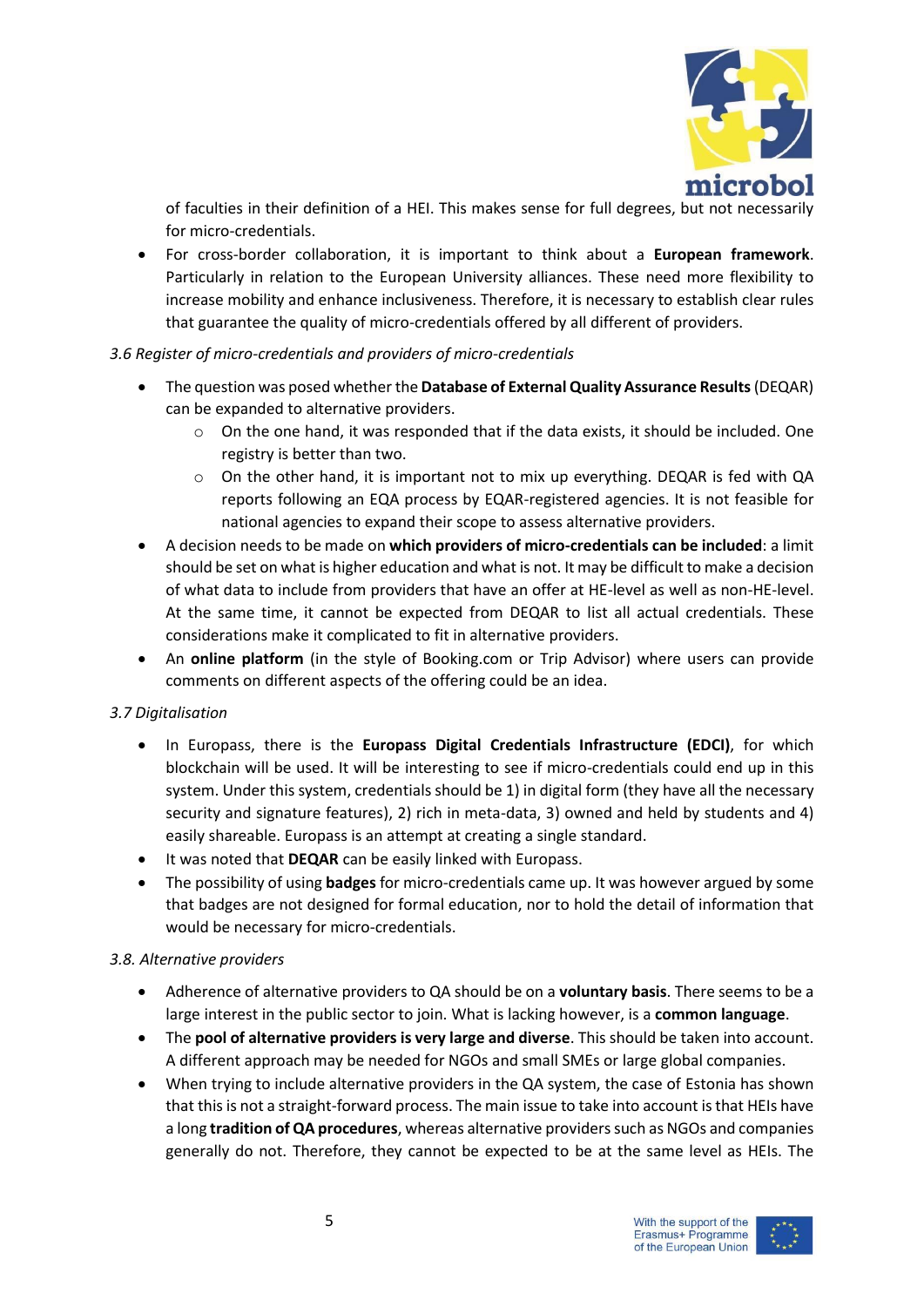

question is whether we can have one system for everyone, or if we need to work with different solutions.

- Alternative providers may however have to comply with standards other than the academic one, such as **industry or market standards**. For example, they may already be using ISO standards. It was argued that the use of this standard for educational offers should stop, because the co-existence of two quality assurance standards is posing problems. The ESG are specifically developed for education. **Expanding the ESG to micro-credentials and adopting it as a single standard** could help avoid many problems. This would also make it easier for potential learners to decide between the offers of different providers.
- QA should furthermore always be **research-based**, and not be based on market needs. This should apply to both HEIs and alternative providers.
- A solution to ensure that alternative providers fall under the same quality assurance standards, might lie in **collaboration between HEIs and alternative providers** for offering microcredentials. This already exists in several places, for example in Ireland and Austria, as well as in some European University alliances. This could furthermore encourage conversation and codesign of QA standards between HEIs and alternative providers.
- When encouraging alternative providers to become part of the same QA system, it would be best to keep adherence to QA standards as **simple as possible**. When offering a microcredential, they could be required to use the same definition to describe the micro-credential, along the lines of 5 to 10 features, including certification, learning outcomes and pedagogical aspects.
- There can also be more space for **recognition of prior learning** (RPL) if alternative providers align their micro-credentials under the Bologna Process.

*3.9. Peer exchange and support, involvement of all actors, guidelines*

• No further comments were provided.

# Reporting in plenary of the discussions in the groups

Laura Sinóros-Szabó reported back on the discussion in group 1:

- We need clear language and terminology: when defining micro-credentials, the definition should be clear at both international and national level.
- Alternative providers should be able to join QA processes on a voluntary basis.
- Learners need guidance and support when going into the micro-credentials experience.
- In most countries, legislation is not posing difficulties for HEIs to offer micro-credentials, and in many countries a certain offer of micro-credentials-like programmes already exists. However, often there is no specific legislation or funding specifically targeted at microcredentials.

Katalin Szondy reported back on the discussion in group 2:

• Ideally we would reach one single definition at EHEA level. However, the group can also live with a main definition and an additional sub-definition that provides more specification.